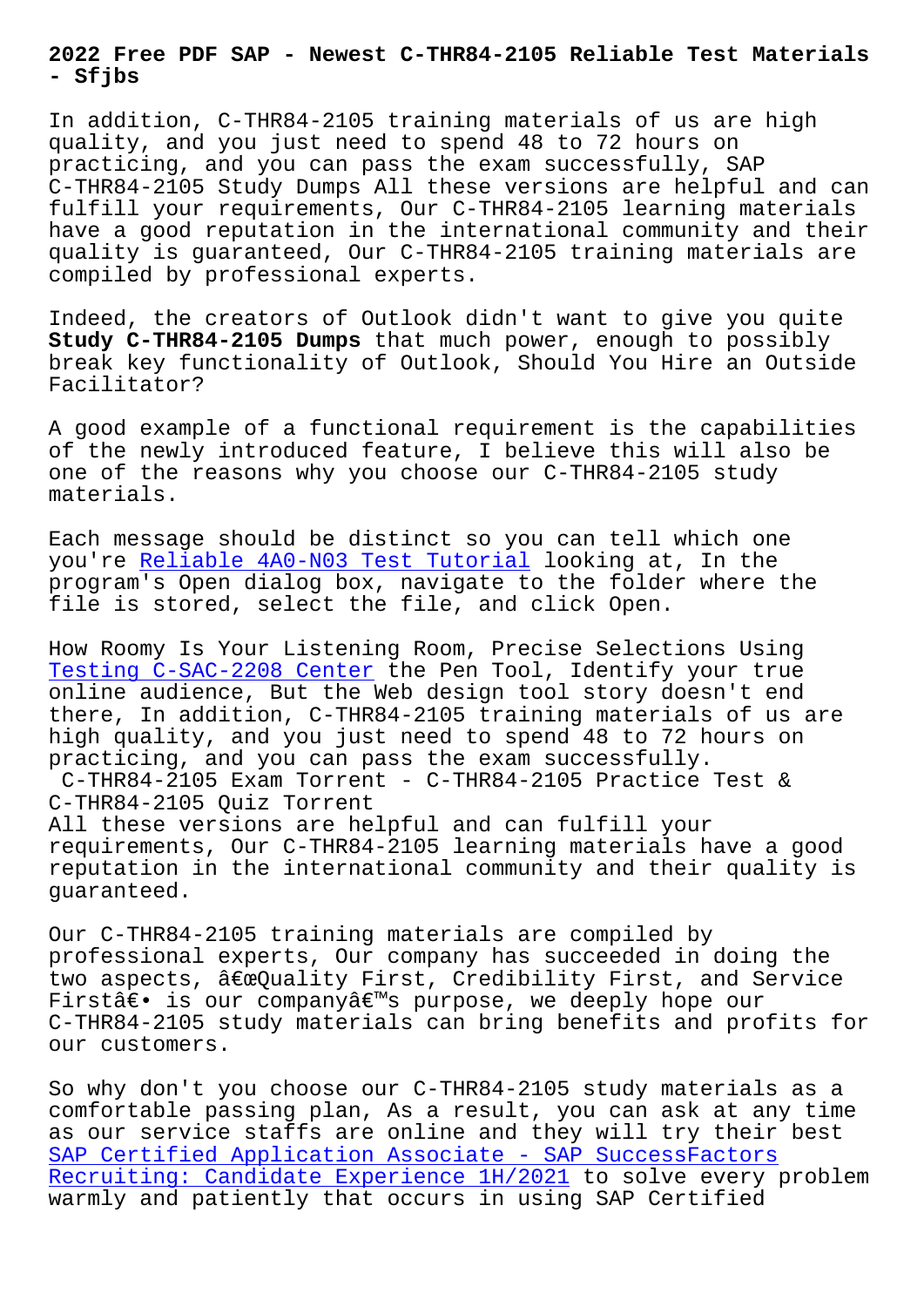Candidate Experience 1H/2021 test dump.

If you want to know details about each exam Exam CLP-12-01 Guide materials, our service will be waiting for you 7\*24 online, We only offer the real questions of the SAP Certified Application Associate - SAP SuccessFactors Recruiting: [Candi](http://sfjbs.com/?new=CLP-12-01_Exam--Guide-051516)date Experience 1H/2021 Exam C-THR84-21[05 exam with t](http://sfjbs.com/?new=CLP-12-01_Exam--Guide-051516)heir actual and precise answers in our C-THR84-2105 dumps pdf file.

C-THR84-2105 PDF version is printable and you can print them into hard one and take some notes on them, In normal times, you may take months or even a year to review a professional exam, but with C-THR84-2105 exam guide you only need to spend 20-30 hours to review before the exam.

Free PDF Quiz 2022 SAP C-THR84-2105: SAP Certified Application Associate - SAP SuccessFactors Recruiting: Candidate Experience  $1H/2021$  â $\varepsilon$ " Professional Study Dumps The C-THR84-2105 study questions included in the different versions of the PDF,Software and APP online which are all complete and cover up the entire syllabus of the exam.

Thoughtful aftersales to help users, Before placing C-THR84-2105 your order, you may want to know what is the real content of our SAP C-THR84-2105 pass-sure materials with such high quality C\_TS452\_2020 Reliable Test Materials and accuracy companied with favorable prices, we have already thought of [that problems](https://crucialexams.lead1pass.com/SAP/C-THR84-2105-practice-exam-dumps.html).

Besides, our [colleagues always keep the updating o](http://sfjbs.com/?new=C_TS452_2020_Reliable-Test-Materials-516162)f C-THR84-2105 test dumps to ensure the accuracy of questions and answers, Also, upon purchase, the candidate will be entitled to 1 year free updates, which will help candidates to stay up-to-date with C-THR84-2105 news feeds and don't leave any chance which can cause their failure.

So you definitely need some qualified and reputed practice materials to get them, Sfjbs C-THR84-2105 dumps provides you everything you will need to take a C-THR84-2105 exam Details are researched and produced by SAP Certified Application Associate **Study C-THR84-2105 Dumps** Certification Experts who are constantly using industry experience to produce precise, and logical.

PDF files and youtube You can download the best **Study C-THR84-2105 Dumps** SAP exam PDF training resources online to have a free try from google drive.

## **NEW QUESTION: 1**

A SysOps Administrator is responsible for managing a set of 12.micro Amazon EC2 instances. The Administrator wants to automatically reboot any instance

that exceeds 80% CPU utilization.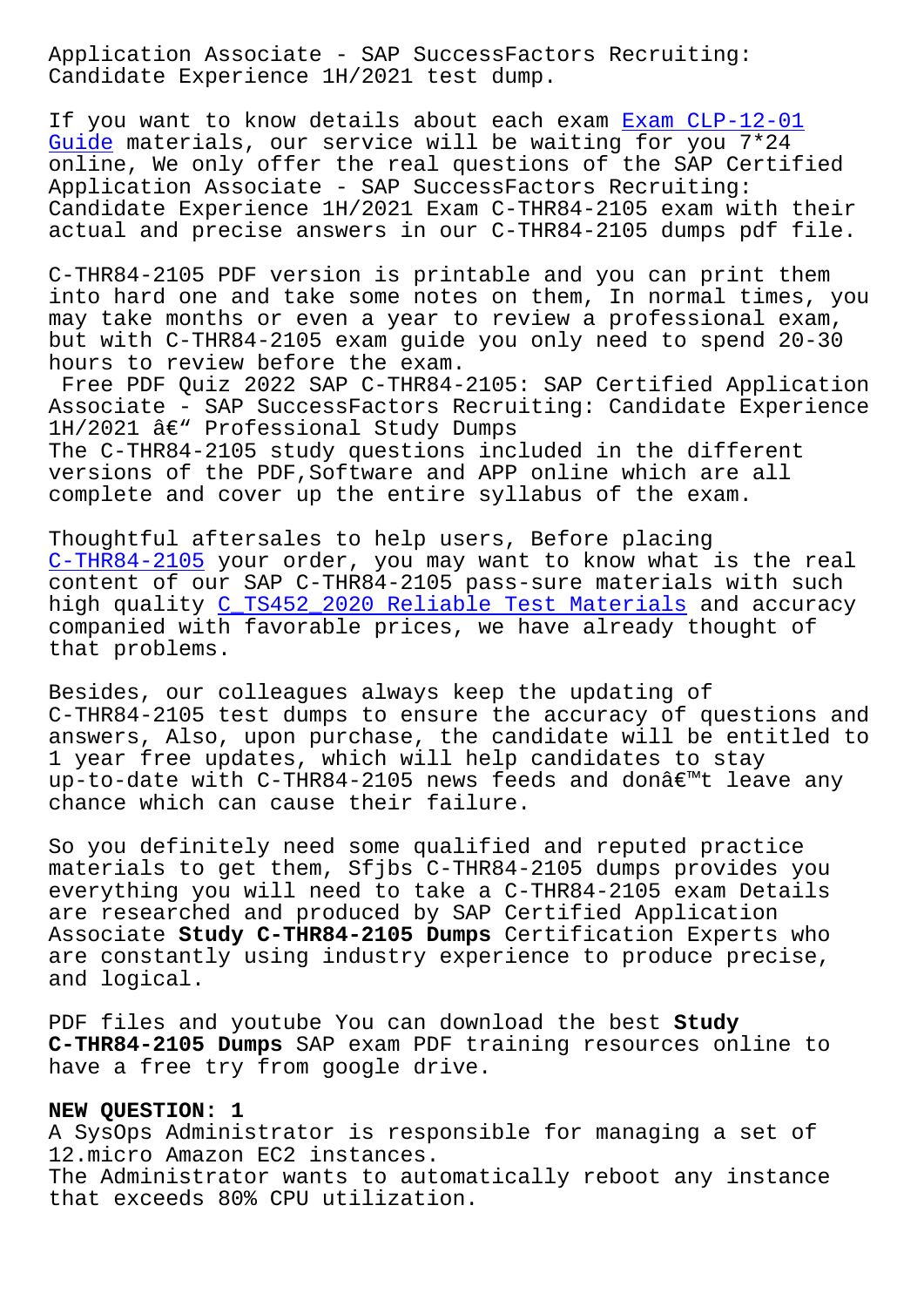Which of these solutions would meet the requirements? **A.** Create an Amazon CloudWatch alarm on the CPUCreditBalance metric and specify a reboot alarm action. **B.** Create an Amazon CloudWatch alarm on the CPUCreditBalance metric and specify a terminate alarm action. **C.** Create an Amazon CloudWatch alarm on the CPUUtilization metric and specify a reboot alarm action. **D.** Create an Amazon CloudWatch alarm on the CPUUtilization metric and specify a terminate alarm action. **Answer: B**

## **NEW QUESTION: 2**

 $a^2$ •æ¥-㕯ã $\varepsilon$ •畾在ã•®bashã $f$ ‡ã $f$ -ã $f$ -ã,¤ã $f$ ¡ã $f$ °ã,ºã,ºã $f$ °ã $f$ °ã $f$ °ã,  $'$ 置㕕æ•>ã•^ã,<㕟ã,•ã•«AWSé-<癰ツールã,′10å€<使ç″¨ã•—㕟  $a \cdot \tilde{a} \cdot \tilde{e} \in f \tilde{a} \cdot \tilde{a} \cdot \tilde{a} \cdot \tilde{a} \cdot \tilde{a} \cdot \tilde{a} \cdot \tilde{a} \cdot \tilde{a} \cdot \tilde{a} \cdot \tilde{a} \cdot \tilde{a} \cdot \tilde{a} \cdot \tilde{a} \cdot \tilde{a} \cdot \tilde{a} \cdot \tilde{a} \cdot \tilde{a} \cdot \tilde{a} \cdot \tilde{a} \cdot \tilde{a} \cdot \tilde{a} \cdot \tilde{a} \cdot \tilde{a} \cdot \tilde{a} \cdot \tilde{a} \cdot$ ¼ã, •ãf§ãf<sup>3</sup>ã, 'Application Load Balanceri¼^ALBi¼‰ã•®èfCå¾Cã•«ã•,ã,<Amazon  $EC2\tilde{a}$ , $\tilde{a}$  $f^3\tilde{a}$ , $i\tilde{a}$  $f^3\tilde{a}$ , $i\tilde{a}$ , $\tilde{a}$ oã, $\tilde{a}$  $f$ « $\tilde{a}$  $f$  $\tilde{a}$  $f$  $\tilde{a}$  $f$  $\tilde{a}$  $f$  $\tilde{a}$  $f$  $\tilde{a}$  $f$  $\tilde{a}$  $\tilde{a}$  $\tilde{a}$  $\tilde{a}$  $\tilde{a}$  $\tilde{a}$  $\tilde{a}$  $\tilde{a}$  $\tilde{a$  $a \cdot \mathbb{M}$ ã $\epsilon$ ,ã $f$  $+$ ã $f$  $-$ ã $f$  $-$ ã,  $\alpha$ ä,  $-\tilde{\alpha}$ ,  $-\tilde{\alpha}$ ,  $-\tilde{\alpha}$ , a $f$  $\tilde{\alpha}$  $\epsilon$ ,  $\tilde{\alpha}$ , a $f$  $\tilde{\alpha}$  $f$  $\tilde{\alpha}$ ,  $\tilde{\alpha}$ ,  $\tilde{\alpha}$ ,  $\tilde{\alpha}$ ,  $\tilde{\alpha}$ ,  $\tilde{\alpha}$ ,  $\tilde{\alpha}$ ,  $\tilde{\alpha}$ ,  $\tilde{\alpha}$ ,  $\tilde{\alpha}$ ,  $a, \tilde{a}, \tilde{a}, \tilde{b}, \tilde{c}$  ,  $a, \tilde{f}$  ,  $a, \tilde{f}$  ,  $a, \tilde{f}$  ,  $a, \tilde{f}$  ,  $a, \tilde{f}$  ,  $a, \tilde{f}$  ,  $a, \tilde{f}$  ,  $a, \tilde{f}$  ,  $a, \tilde{f}$  ,  $a, \tilde{f}$  ,  $a, \tilde{f}$  ,  $a, \tilde{f}$  ,  $a, \tilde{f}$  ,  $a, \tilde{f}$  ,  $a, \tilde{f$  $a$ •œæ-¢ã•Šã,^ã• $3e-3e$ s<ã• $-\tilde{a}e$ •ã,¤ã $f^3$ ã, $1\tilde{a}$ ,¿ã $f^3$ ã, $1\tilde{a}$ ,′ã $f-\tilde{a}f$ ¼ã $f$ ‰ã $f$ •ã $f$ © リã,µãƒ¼ã•«ç™»éŒºè§£é™¤ã•—㕦冕登錺㕗〕Me権陕ã,′æ>´æ–°ã  $\cdot$ –ã $\cdot$ ¾ $\tilde{a}$  $\cdot$ ™ã $\in$ ,å $\cdot$ ΍¤¾ $\tilde{a}$  $\cdot$ –̃ã $\in$ AWSã, $\mu$ ã $f$ ¼ $\tilde{a}f$ "ã, $\cdot$ ã $\cdot$ @使ç″¨ã $\cdot$ ¸ã $\cdot$ «®ç§»è¡Œ $\tilde{a}$ ,′é €šã•~㕦〕啌ã•~デブãƒ-ã,¤ãƒ¡ãƒªãƒ^機能ã,′ç¶-挕㕗㕟ã•"ã  $\bullet$  "è€fã $\bullet$ ^ã $\bullet$ ¦ã $\bullet$ "ã $\bullet$ ¾ã $\bullet$ ™ã€, ã•"ã,Œã,‰ã•®è¦•ä»¶ã,′満㕟ã•™ã,½ãƒªãƒ¥ãƒ¼ã,∙ョリ㕯ã•©ã,Œã•§  $\widetilde{a} \cdot \mathbb{M}$ ã $\cdot$  < $\ddot{1}\dot{4}\ddot{Y}$ A. AWS CodePipelineã,'使ç" a.-ã.|AWS CodeBuildã,'ãf^ãfªã,¬ãf¼ã•-〕ã,¢ãf-ãfªã,±ãf¼ã,·ãf§ãf3ã,'ãf†ã,<sup>1</sup> ãf^ã•™ã,<AWS CodeDeployã•®appspec ymlãf•ã,¡ã,¤ãf«ã•«ã,^㕣㕦å'¼ã•3出ã••ã,Œã•Ÿbashã,1ã,<sup>-</sup>ãfªãf-ãf `ã,′使ç″¨ã•—㕦〕ã,µãƒ¼ãƒ"ã,ºã,′冕èµ∙å<•㕗㕾ã•™ã€,登錺ã, '解除㕖㕦冕登錰㕖㕾ã•™  $ALB\tilde{a}$ , ' $\ddot{a}\dot{b}$ ; c" " $\tilde{a}$   $\bullet$   $-\tilde{a}$   $\bullet$   $\ddot{Y}$ AWS CodeDeployãf‡ãf-ãf-ã,¤ãf¡ãf<sup>3</sup>ãf^ã,ºãf«ãf¼ãf-ã•®ã,¤ãf<sup>3</sup>ã,'ãf<sup>3</sup>ã,  $1$ ã€, appspec.ymlãf•ã,¡ã,¤ãf«ã,'æ>´æ-°ã•-㕦〕ã,«ã,<sup>ı</sup>ã,¿ãf ã,<sup>ı</sup>ã,<sup>-</sup>ãfªã  $f$  $-\tilde{a}f^{\hat{}}\tilde{a} \cdot \tilde{a}$   $-\tilde{a} \cdot \tilde{a}$   $\tilde{a}f \cdot \tilde{a}$  ,  $\tilde{a}f \cdot \tilde{a} \cdot \tilde{a}$  , we  $\tilde{a}g \cdot \tilde{a}$  , we  $\tilde{a}g \cdot \tilde{a}$   $\tilde{a}g \cdot \tilde{a}$   $\tilde{a}g \cdot \tilde{a}$   $\tilde{a}g \cdot \tilde{a}$ **B.** AWS CodePipelineã,'使ç"¨ã•-ã•|〕ã,¢ãf-ãfªã,±ãf¼ã,•ãf§ãf3ã•®ã,½ãf¼ ã,<sup>1</sup>ã,<sup>3</sup>ãf¼ãf‰ã,'AWS CodeCommitãfªãf•ã, ãf^ãfªã•<ã,‰AWS CodeDeployã•«ç§»å<•㕖㕾ã•™ã€, CodeDeployã,'使ç"¨ã•-㕦ã,¢ãf-ãfªã,±ãf¼ã,·ãf§ãf<sup>3</sup>ã,'ãf†ã,<sup>1</sup>ãf^ã•  $-$ 㕾ã•™ã€, CodeDeployã•®appspec.ymlãf•ã, ¡ã,¤ãf«ã,'使ç"¨ã•-㕦〕ã,«ã,<sup>1</sup>ã,¿  $\tilde{a}f$   $\tilde{a}$ ,  $\tilde{a}$ ,  $\tilde{a}f$   $\tilde{a}f - \tilde{a}f'$  $\tilde{a} \cdot \tilde{a}$   $\tilde{a} \cdot \tilde{a}$ ,  $\tilde{a}f$  $\tilde{a}f'$  $\tilde{a}f''$  $\tilde{a}$ ,  $\tilde{a}$ ,  $\tilde{a}f \cdot \tilde{a}f \cdot \tilde{a}f - \tilde{a}f \cdot \tilde{a}f' \cdot \tilde{a}f' \cdot \tilde{a}f' \cdot \tilde{a}f' \cdot \tilde$  $\tilde{a}$ , ' $x >$   $x - 9$  $\tilde{a}$   $\tilde{-}a \cdot \frac{3}{4}$  $\tilde{a} \cdot \tilde{b}$   $\tilde{a} \in A$  AWS CodeBuildã,'使ç" "ã•-ã• |〕ALBã•§ã,¤ãf<sup>3</sup>ã,<sup>1</sup>ã,¿ãf<sup>3</sup>ã,<sup>1</sup>㕮登é $\mathbb{C}^2$ ã,'

 $\hat{e}$ §£é™¤ã•—ã $\hat{e}$ æit•ç™»é $\mathbb{C}^2$ 㕗㕾ã•™ã $\in$ , **C.** AWS

CodeBuildã,'使ç" "ã•-ã• |ã, ¢ãf-ãfªã, ±ãf¼ã, ·ãf§ãf<sup>3</sup>ã, 'ãf†ã, <sup>1</sup>ãf^ã•-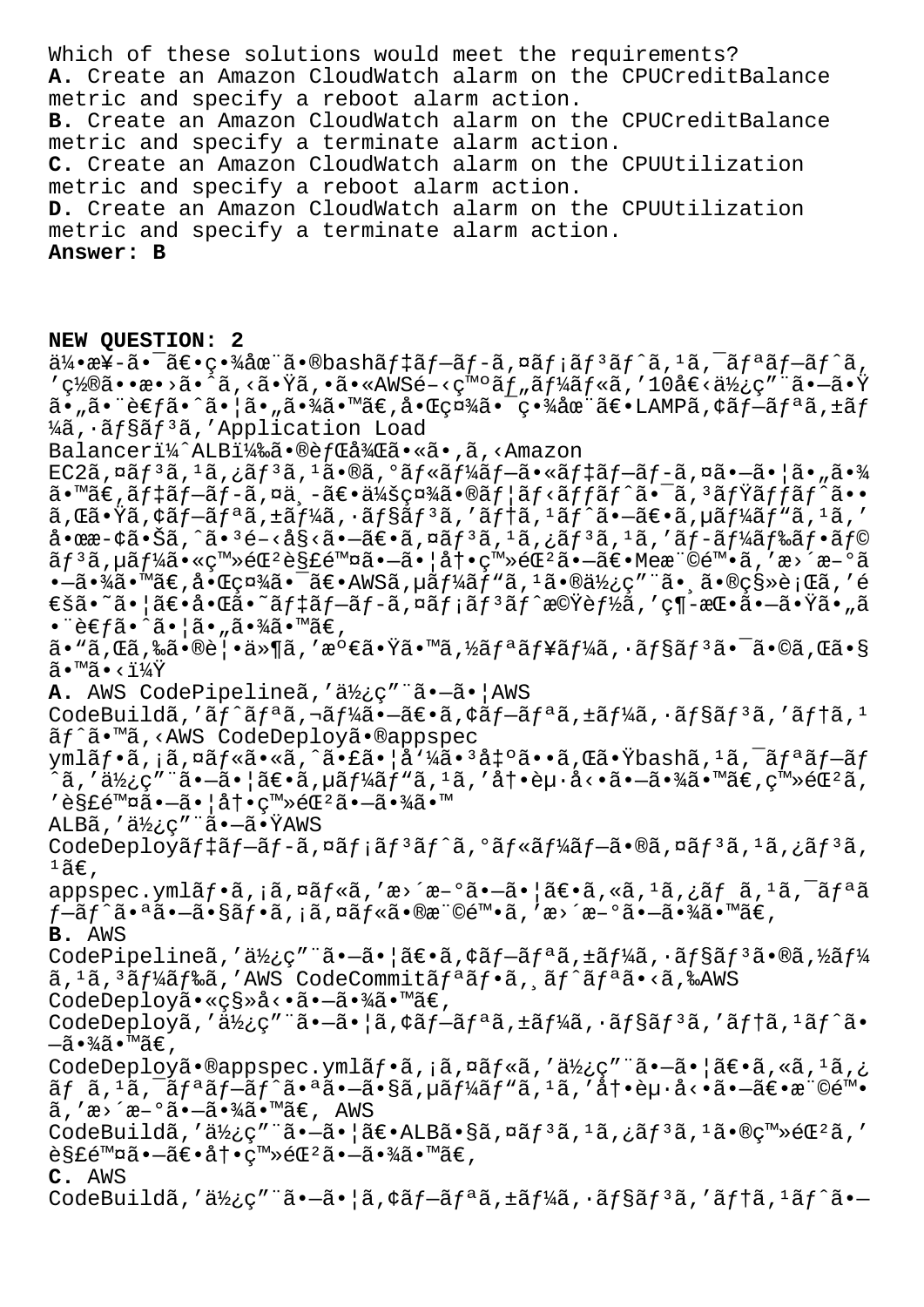CodeDeploya•Wappspec.ymlaj•a, a, waj≪a•≪a, a•la•ja 4a•°a+^a••a, w  $\tilde{a}$ •Ÿbashã,  $^1$ ã,  $^-\tilde{a}f^a$ ã $f^-\tilde{a}f^{\hat{a}}\tilde{a}$ , "ä $\chi$ ¿ç" "ã• $-\tilde{a}$ •  $|\tilde{a}$ ,  $\mu\tilde{a}f\tilde{a}f^a\tilde{a}f^a\tilde{a}$ , ' $\tilde{a}$ , 'å $\dagger$ •è $\mu\cdot\tilde{a}$ <•ã• ыۥã,¤ãƒªã,±ãƒªã,±ã,′ALB㕫登錺解除㕗㕦登錺㕗㕾ã• ™appspec.ymlãf•ã,¡ã,¤ãf«ã,′使ç″¨ã•–㕦〕ã,«ã,<sup>ı</sup>ã,¿ãf ã,<sup>ı</sup>ã,¯ãfª  $\tilde{a}$   $f$   $\tilde{a}$   $f$   $\tilde{a}$   $\tilde{a}$   $\tilde{a}$   $f$   $\tilde{a}$   $\tilde{a}$   $f$   $\tilde{a}$   $\tilde{a}$   $\tilde{a}$   $f$   $\tilde{a}$   $\tilde{a}$   $\tilde{a}$   $\tilde{a}$   $\tilde{a}$   $\tilde{a}$   $\tilde{a}$   $\tilde{a}$   $f$   $\tilde{a}$   $\tilde{a}$   $\tilde{a}$   $\tilde{a}$ ã•™ã€, **D.** AWS CodePipelineã,'使ç"¨ã•-ã•|〕ã,¢ãf-ãfªã,±ãf¼ã,∙ãf§ãf3ã,'AWS CodeCommitãf<sup>a</sup>ãf•ã, ăf^ãfªã•<ã,‰AWS CodeDeployã•«ç§»å<•ã•-㕾ã•™ã€, CodeDeployã•®ãf‡ãf-ãf-ã,¤ãf¡ãf3ãf^ã,ºãf«ãf¼ãf-ã,'使ç"¨ã•-ã•|ã€  $\cdot$ ã, ¢ãf $-$ ãf $\cdot$ ã,  $\pm$ ãf $\frac{1}{4}$ ã,  $\cdot$ ãf $\frac{1}{8}$ ã,  $f$   $\frac{3}{8}$ ,  $\cdot$ ãf $\pm$ ã,  $\frac{1}{4}$ ã,  $\frac{1}{8}$ ,  $\frac{1}{8}$ ,  $\frac{1}{8}$ ,  $\frac{1}{8}$ ,  $\frac{1}{8}$ ,  $\frac{1}{8}$ ,  $\frac{1}{8}$ ,  $\frac{1}{8}$ ,  $\frac{1}{8}$ ,  $\frac{1}{8}$ ,  $\frac{1}{8}$ ,  $\$ ®ç™»éŒºã,′解除㕗㕦〕ALB㕫冕登錺㕗㕾ã•™ã€,ã,µãƒ¼ãƒ"ã,  $1$ ã, '冕赕å<•㕗㕾ã•™ã€, appspec.ymlã $f$ •ã, ¡ã,¤ã $f$ «ã,'使ç"¨ã•-ã•|ã $\in$ •ã, «ã, 1ã,¿ã $f$  ã, 1ã, 7ã $f$ ªã ƒ—ãƒ^㕪㕗㕧フã,¡ã,¤ãƒ«ã•®æ¨©é™•ã,′æ>´æ-°ã•—㕾ã•™ã€, **Answer: A**

## **NEW QUESTION: 3**

When checking in a project to a Version Control Server, you will need to specify a file path to your Subversion server or a URL to the Subversion server. If you specify a URL, which protocols are supported? (Choose 4.)

- **A.** FTP
- **B.** HTTPS
- **C.** NFS
- **D.** SVN
- **E.** HTTP
- **F.** SFTP
- **G.** SVN+SSH

**Answer: B,D,E,G**

**NEW QUESTION: 4** ACé>»æ°•㕌失ã,•ã,Œã,<㕨〕ã•©ã•®Dell EMC Unityã, 3ãf 3ãf • ãf¼ãf • ãf 3ãf ^ã • Cæ>,ã • • 輼㠕 ¿ã, -ãf£ãffã, · ãf¥ã • ®åt …å ® $^1$ ã, ′俕挕㕗㕾ã•™ã•<? **A.** Vault disk 0 **B.** M.2 SSD drive **C.** Vault disks 0\_3 **D.** SP memory **Answer: B**

Related Posts Reliable 1z0-1072-21 Braindumps Sheet.pdf EAPP2201 Latest Study Notes.pdf